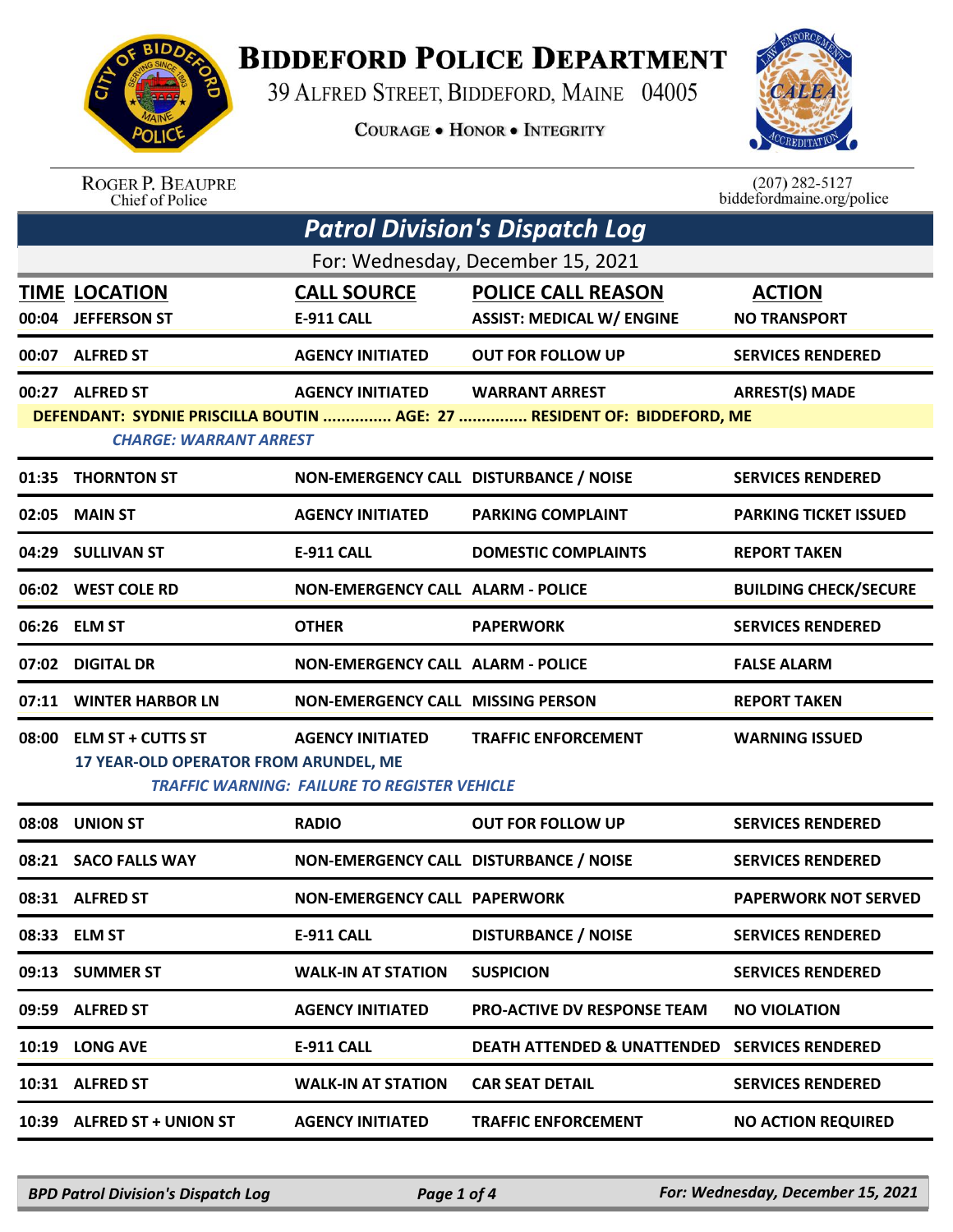|       | TIME LOCATION                                                                                                                               |                                                      | <b>CALL SOURCE POLICE CALL REASON</b>                                       | <b>ACTION</b>                |  |
|-------|---------------------------------------------------------------------------------------------------------------------------------------------|------------------------------------------------------|-----------------------------------------------------------------------------|------------------------------|--|
|       | 10:54 POOL ST + SIMARD AVE AGENCY INITIATED<br>DEFENDANT: JUSTIN TYLER LIBBY  AGE: 49  RESIDENT OF: SACO, ME                                |                                                      | <b>TRAFFIC ENFORCEMENT</b>                                                  | <b>SUMMONS ISSUED</b>        |  |
|       |                                                                                                                                             | <b>CHARGE: OPERATING WITH SUSPENDED REGISTRATION</b> |                                                                             |                              |  |
|       | 11:04 SOUTH ST                                                                                                                              |                                                      | NON-EMERGENCY CALL ATTEMPTED/THREATENED SUICIDE REPORT TAKEN                |                              |  |
|       | 11:18 SACO FALLS WAY                                                                                                                        | <b>E-911 CALL</b>                                    | <b>ASSIST: MEDICAL</b>                                                      | <b>TRANSPORT TO HOSPITAL</b> |  |
|       | 11:22 GRANITE ST                                                                                                                            | <b>NON-EMERGENCY CALL SUSPICION</b>                  |                                                                             | <b>SERVICES RENDERED</b>     |  |
|       | 11:33 MAY ST                                                                                                                                | <b>AGENCY INITIATED</b>                              | <b>ANIMAL COMPLAINT</b>                                                     | <b>WARNING ISSUED</b>        |  |
|       | 11:39 MAIN ST                                                                                                                               | <b>AGENCY INITIATED</b>                              | <b>COMMUNITY ENGAGEMENT</b>                                                 | <b>NO VIOLATION</b>          |  |
|       | 12:29 ALFRED ST                                                                                                                             | <b>WALK-IN AT STATION</b>                            | <b>CAR SEAT DETAIL</b>                                                      | <b>SERVICES RENDERED</b>     |  |
|       | 12:36 ALFRED ST                                                                                                                             | NON-EMERGENCY CALL SHOPLIFTING                       |                                                                             | <b>REPORT TAKEN</b>          |  |
|       | 12:44 PINE ST                                                                                                                               | <b>NON-EMERGENCY CALL CHECK WELFARE</b>              |                                                                             | <b>REPORT TAKEN</b>          |  |
|       | 12:56 GUINEA RD                                                                                                                             | <b>AGENCY INITIATED</b>                              | <b>ANIMAL COMPLAINT</b>                                                     | <b>NEGATIVE CONTACT</b>      |  |
|       | 13:07 EMERALD LN                                                                                                                            | <b>AGENCY INITIATED</b>                              | <b>ANIMAL COMPLAINT</b>                                                     | <b>SERVICES RENDERED</b>     |  |
|       | 13:17 WEST ST                                                                                                                               | <b>AGENCY INITIATED</b>                              | <b>ANIMAL COMPLAINT</b>                                                     | <b>SUMMONS ISSUED</b>        |  |
|       |                                                                                                                                             |                                                      | DEFENDANT: CIVIL VIOLATION BY A FEMALE  AGE: 30  RESIDENT OF: BIDDEFORD, ME |                              |  |
|       | <b>CHARGE: KEEPING UNLICENSED DOG</b>                                                                                                       |                                                      |                                                                             |                              |  |
|       | 13:34 WEST ST                                                                                                                               | <b>AGENCY INITIATED</b>                              | <b>ANIMAL COMPLAINT</b>                                                     | <b>SERVICES RENDERED</b>     |  |
|       | 13:39 WEST ST + ELM ST                                                                                                                      |                                                      | NON-EMERGENCY CALL VEHICLE CRASH - POLICE ONLY                              | <b>STATE FORM TAKEN</b>      |  |
|       | 13:42 GEORGETOWN DR                                                                                                                         | <b>AGENCY INITIATED</b>                              | <b>ANIMAL COMPLAINT</b>                                                     | <b>NEGATIVE CONTACT</b>      |  |
|       | 13:46 FOLSOM DR                                                                                                                             | AGENCY INITIATED ANIMAL COMPLAINT                    |                                                                             | <b>NEGATIVE CONTACT</b>      |  |
|       | 13:48 DEER RUN DR                                                                                                                           | NON-EMERGENCY CALL ALARM - POLICE                    |                                                                             | <b>BUILDING CHECK/SECURE</b> |  |
|       | 13:55 WEST LOOP RD                                                                                                                          | <b>AGENCY INITIATED</b>                              | <b>ANIMAL COMPLAINT</b>                                                     | <b>SUMMONS ISSUED</b>        |  |
|       |                                                                                                                                             |                                                      | DEFENDANT: CIVIL VIOLATION BY A FEMALE  AGE: 37  RESIDENT OF: BIDDEFORD, ME |                              |  |
|       | <b>CHARGE: KEEPING UNLICENSED DOG</b>                                                                                                       |                                                      |                                                                             |                              |  |
|       | 14:10 WOOD ISLAND ACR                                                                                                                       | <b>AGENCY INITIATED</b>                              | <b>ANIMAL COMPLAINT</b>                                                     | <b>SERVICES RENDERED</b>     |  |
|       | 14:15 POOL ST + CLIFFORD ST                                                                                                                 | <b>AGENCY INITIATED</b>                              | <b>TRAFFIC ENFORCEMENT</b>                                                  | <b>WARNING ISSUED</b>        |  |
|       | 57 YEAR-OLD OPERATOR FROM SACO, ME                                                                                                          |                                                      |                                                                             |                              |  |
|       | <b>TRAFFIC WARNING: FAILING TO NOTIFY STATE OF NAME AND ADDRESS CHANGE</b><br><b>TRAFFIC WARNING: FAILURE TO SIGNAL 100' BEFORE TURNING</b> |                                                      |                                                                             |                              |  |
| 14:40 | <b>PINE ST</b>                                                                                                                              | <b>AGENCY INITIATED</b>                              | <b>ARTICLES LOST/FOUND</b>                                                  | <b>REPORT TAKEN</b>          |  |
|       | 14:59 KOSSUTH ST + CENTER ST                                                                                                                | <b>E-911 CALL</b>                                    | <b>CHECK WELFARE</b>                                                        | <b>SERVICES RENDERED</b>     |  |
| 15:10 | <b>HUBERT ST</b>                                                                                                                            |                                                      | NON-EMERGENCY CALL VIOL PROTECTION FROM ABUSE                               | <b>UNFOUNDED</b>             |  |
|       | 15:11 OAK RIDGE RD                                                                                                                          | <b>E-911 CALL</b>                                    | <b>MENTAL ILLNESS CASES</b>                                                 | <b>TRANSPORT TO HOSPITAL</b> |  |
|       |                                                                                                                                             |                                                      |                                                                             |                              |  |

*BPD Patrol Division's Dispatch Log Page 2 of 4 For: Wednesday, December 15, 2021*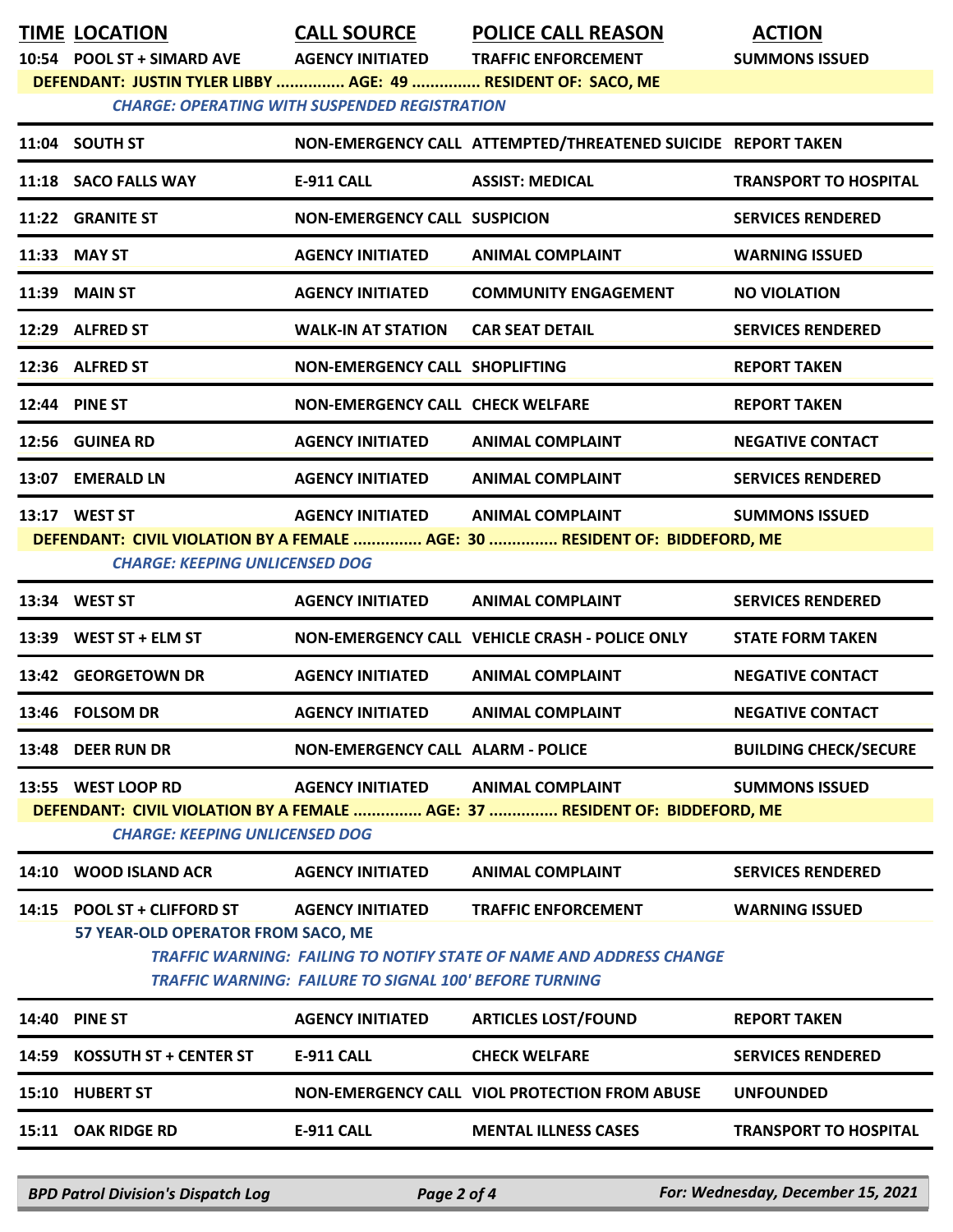|                                                                                                                                                                                                                                                                    | <b>TIME LOCATION</b>           | <b>CALL SOURCE</b>                        | <b>POLICE CALL REASON</b>                          | <b>ACTION</b>                |  |
|--------------------------------------------------------------------------------------------------------------------------------------------------------------------------------------------------------------------------------------------------------------------|--------------------------------|-------------------------------------------|----------------------------------------------------|------------------------------|--|
|                                                                                                                                                                                                                                                                    | 15:52 VICTORY AVE              |                                           | NON-EMERGENCY CALL BURGLARY OF A MOTOR VEHICLE     | <b>REPORT TAKEN</b>          |  |
|                                                                                                                                                                                                                                                                    | 16:04 GOOCH ST                 | NON-EMERGENCY CALL ASSIST OTHER AGENCY    |                                                    | <b>SERVICES RENDERED</b>     |  |
|                                                                                                                                                                                                                                                                    | 16:07 HUBERT ST                | <b>AGENCY INITIATED</b>                   | <b>CRIMINAL MISCHIEF</b>                           | <b>REPORT TAKEN</b>          |  |
|                                                                                                                                                                                                                                                                    | 16:08 ELM ST                   | <b>ALARM</b>                              | <b>ALARM - POLICE</b>                              | <b>FALSE ALARM</b>           |  |
|                                                                                                                                                                                                                                                                    | 16:10 WELLS PL                 | NON-EMERGENCY CALL CRIMINAL MISCHIEF      |                                                    | <b>REPORT TAKEN</b>          |  |
|                                                                                                                                                                                                                                                                    | 16:18 GREEN ST                 | E-911 CALL                                | <b>DOMESTIC COMPLAINTS</b>                         | <b>REPORT TAKEN</b>          |  |
|                                                                                                                                                                                                                                                                    | 16:25 BACON ST                 | <b>E-911 CALL</b>                         | <b>CHECK WELFARE</b>                               | <b>SERVICES RENDERED</b>     |  |
|                                                                                                                                                                                                                                                                    | <b>16:32 BRADBURY ST</b>       | NON-EMERGENCY CALL DISTURBANCE / NOISE    |                                                    | <b>SERVICES RENDERED</b>     |  |
| <b>ARREST(S) MADE</b><br>16:48 MASON ST + WENTWORTH ST AGENCY INITIATED<br><b>PROBATION HOLD</b><br>DEFENDANT: CHARLES RICHARD COYLE  AGE: 33  RESIDENT OF: BIDDEFORD, ME<br><b>CHARGE: PROBATION HOLD</b><br><b>CHARGE: UNLAWFUL POSSESSION OF SCHEDULED DRUG</b> |                                |                                           |                                                    |                              |  |
|                                                                                                                                                                                                                                                                    | 16:50 BACON ST + HILL ST       | <b>AGENCY INITIATED</b>                   | <b>DISTURBANCE / NOISE</b>                         | <b>SERVICES RENDERED</b>     |  |
|                                                                                                                                                                                                                                                                    | 17:22 SACO FALLS WAY           | E-911 CALL                                | ATTEMPTED/THREATENED SUICIDE TRANSPORT TO HOSPITAL |                              |  |
|                                                                                                                                                                                                                                                                    | 17:43 BRADBURY ST              | <b>NON-EMERGENCY CALL ALL OTHER</b>       |                                                    | <b>SERVICES RENDERED</b>     |  |
|                                                                                                                                                                                                                                                                    | 17:43 CATHEDRAL OAKS DR        | NON-EMERGENCY CALL CRIMINAL MISCHIEF      |                                                    | <b>REPORT TAKEN</b>          |  |
|                                                                                                                                                                                                                                                                    | 17:56 BIDDEFORD GATEWAY CTR    | NON-EMERGENCY CALL DISTURBANCE / NOISE    |                                                    | <b>NEGATIVE CONTACT</b>      |  |
|                                                                                                                                                                                                                                                                    | 17:59 PROSPECT ST + LAMBERT ST | <b>NON-EMERGENCY CALL SUSPICION</b>       |                                                    | <b>GONE ON ARRIVAL</b>       |  |
|                                                                                                                                                                                                                                                                    | 17:59 ALFRED ST + BOULDER WAY  | E-911 CALL                                | <b>VEHICLE CRASH - POLICE ONLY</b>                 | <b>SERVICES RENDERED</b>     |  |
|                                                                                                                                                                                                                                                                    | 17:59 ELM ST + GOOCH ST        | NON-EMERGENCY CALL ASSIST OTHER AGENCY    |                                                    | <b>SERVICES RENDERED</b>     |  |
|                                                                                                                                                                                                                                                                    | 18:05 CHAPEL ST                | <b>NON-EMERGENCY CALL THEFT</b>           |                                                    | <b>REPORT TAKEN</b>          |  |
|                                                                                                                                                                                                                                                                    | 18:16 MAIN ST + HILL ST        |                                           | NON-EMERGENCY CALL VEHICLE CRASH - POLICE ONLY     | <b>STATE FORM TAKEN</b>      |  |
|                                                                                                                                                                                                                                                                    | 18:23 SACO FALLS WAY           | <b>NON-EMERGENCY CALL DRUNKENNESS</b>     |                                                    | <b>WARNING ISSUED</b>        |  |
|                                                                                                                                                                                                                                                                    | 18:30 RIVER RD + BUZZELL RD    |                                           | NON-EMERGENCY CALL VEHICLE CRASH - POLICE ONLY     | <b>SERVICES RENDERED</b>     |  |
|                                                                                                                                                                                                                                                                    | 18:38 ALFRED ST                | E-911 CALL                                | <b>MENTAL ILLNESS CASES</b>                        | <b>TRANSPORT TO HOSPITAL</b> |  |
|                                                                                                                                                                                                                                                                    | 18:46 MAIN ST                  | <b>NON-EMERGENCY CALL CIVIL COMPLAINT</b> |                                                    | <b>SERVICES RENDERED</b>     |  |
|                                                                                                                                                                                                                                                                    | 18:52 GEORGE ST                | E-911 CALL                                | <b>SUSPICION</b>                                   | <b>NO VIOLATION</b>          |  |
|                                                                                                                                                                                                                                                                    | 19:22 SULLIVAN ST              |                                           | NON-EMERGENCY CALL ASSIST: MEDICAL W/ ASSIST       | <b>TRANSPORT TO HOSPITAL</b> |  |
|                                                                                                                                                                                                                                                                    | 19:23 GRANITE ST               | <b>NON-EMERGENCY CALL BOLO</b>            |                                                    | <b>NO ACTION REQUIRED</b>    |  |
| 19:30 MEDICAL CENTER DR<br>NON-EMERGENCY CALL ASSAULT<br><b>SUMMONS ISSUED</b><br>DEFENDANT: DAVID N SANTAMORE  AGE: 38  RESIDENT OF: BIDDEFORD, ME<br><b>CHARGE: ASSAULT ON AN EMERGENCY MEDICAL CARE PROVIDER (FELONY)</b>                                       |                                |                                           |                                                    |                              |  |

*BPD Patrol Division's Dispatch Log Page 3 of 4 For: Wednesday, December 15, 2021*